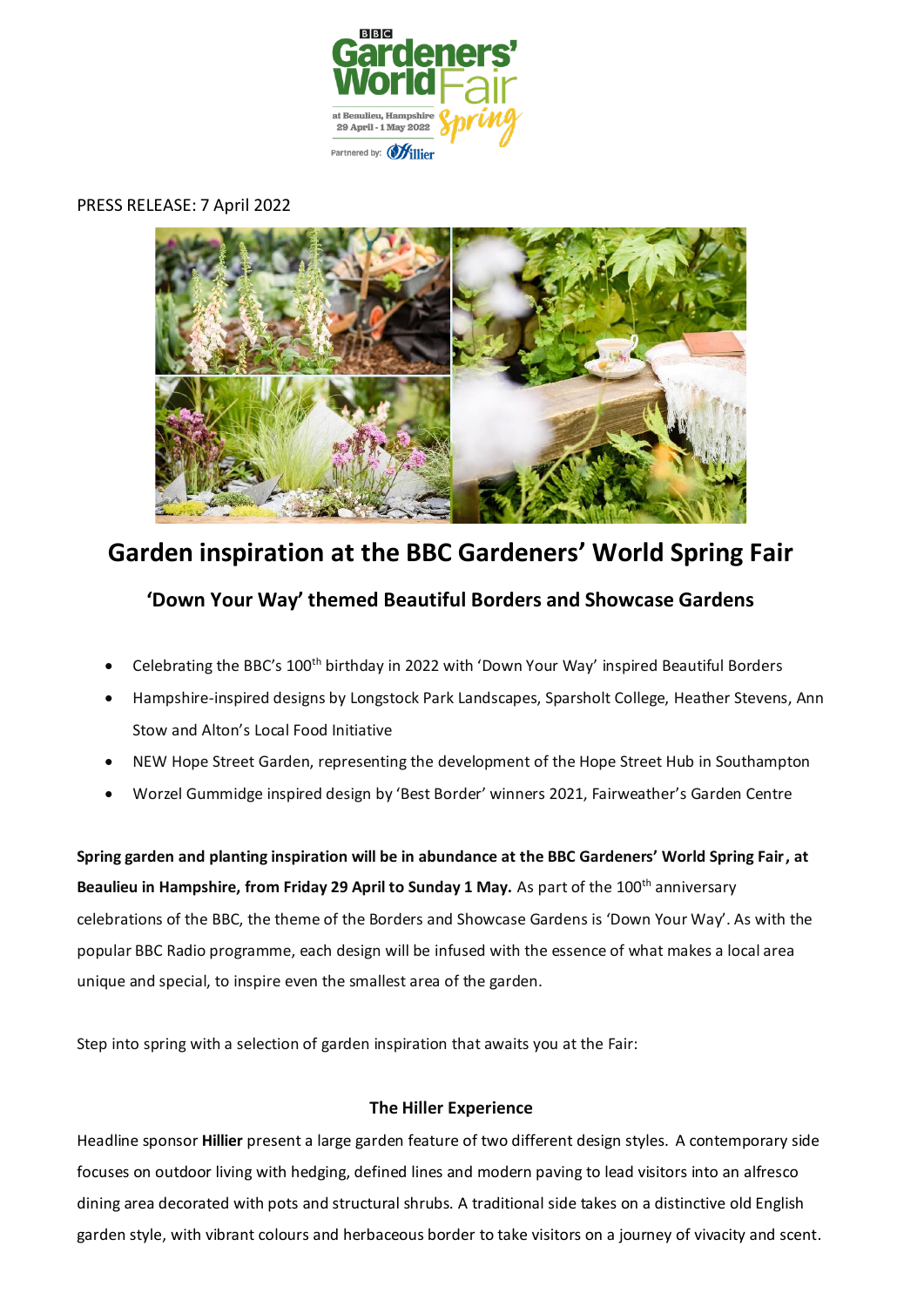#### **Showcase Gardens**

**The Hope Street Garden** represents the tranquil and healing garden space at the Hope Street Hub in Southampton. A space for calm reflection and conversations, it is a place to step into when things get overwhelming, connecting to nature to bring back inner peace. **Aura Landscapes'** 'Out with the New, In with the Old' will be a celebration of Shou Sugi Ban, a centuries-old Chinese wood-burning technique to bring out the natural texture of wood and reveal an inner beauty. A third Showcase Garden by **Longstock Park Landscapes** entitled 'The Longstock Way' is inspired by 44-mile long Hampshire footpath, The Test Way, which follows a disused railway line and passes through the Leckford Estate. Sustainability as at the garden's heart, with reclaimed materials, wildflower meadow and pond.

## **Beautiful Borders**

The 'Down Your Way' theme for the Beautiful Borders promises a wealth of garden and planting ideas that take direct inspiration from the landscape of The New Forest and Hampshire. Working with Maggie's Southampton Centre, **Sparsholt College's** Beautiful Border 'Maggie's Way' will be an oasis of calm, featuring plants grown in Hampshire's chalk downs and the heaths of the New Forest. Also inspired by the New Forest, **Heather Stevens'** 'Coastal Cottage Border highlights what the region has to offer on the doorstep, encompassing seaside planting blended with a cottage garden feel. **Ann Stow**'s design, 'A Sense of Place' represents Hampshire's Georgian market town, Alresford, with pastel shades, burbling streams, chalk-loving planting and steam powered Watercress Line.

Local Beaulieu **Fairweather's Garden Centre,** winners of Best Beautiful Border 2021, present 'May Day at Patrick's Patch'. Inspired by local school children, this fun scene will feature Worzel Gummidge and Aunt Sally, with birds are enjoying the produce! Inspired by the Alton's Local Food Initiative (ALFI) gardens, the **ALFI Committee**'s 'What's It All About ALFI' Border will showcase how the group of enthusiastic volunteers have developed unloved plots of land over ten years to create productive spaces overflowing with tasty produce, that and will inspire visitors to grow and eat local, seasonal and responsibly sourced food.

Bringing inspiration from further afield, **Christine Mulinder**'s Border 'Elementary My Dear Watson' is inspired by Sir Arthur Conan Doyle, author of Sherlock Holmes, and incorporates memorabilia with overhanging trees representing Undershaw and dark planting with pops of colour to represent clues. 'A Victorian Garden Folly' designed by **Damien Michel** who won a Gold Award in 2021, takes inspiration from The Crystal Palace exhibition of exotic plants to inspire visitors to be creative in even the smallest of spaces.

Ogwen Valley, Snowdonia is the home of **Aaron Marubbi** and his Border is a celebration of its natural landscape incorporating slate crawiau fencing, a slate ribbon to represent the river Ogwen and naturalistic planting akin to the local heath and woodland edge habitats. The glorious and bright colours of the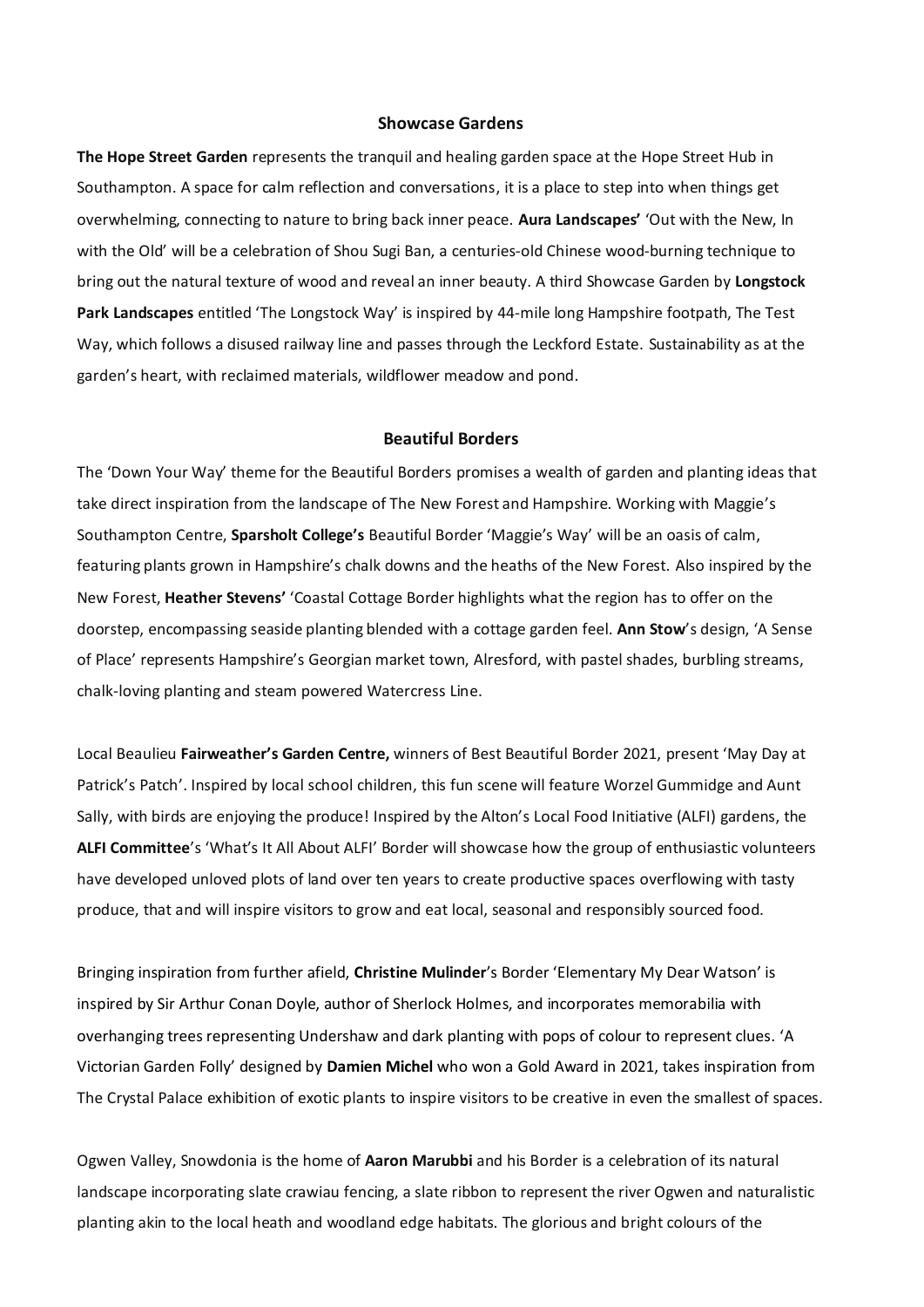peacocks who freely roam the cobbled streets of the historic town of Corsham inspire Wild Thyme Designs' **Border 'Peacock's Paradise'.** A green wall featuring sustainable planting and inspired by Shinrin-Yoku, the Japanese practice of Forest Bathing, will be presented by the Fair's automotive sponsor, **Lexus**.

Returning to the Fair, master grower **Jon Wheatley** presents The Working Garden, an enviable plot overflowing with colourful veg and tasty produce. This allotment-style garden will be complete with shepherd's hut style home-office and members of the local group of the **National Vegetable Society** will be on hand to help visitors with growing tips and advice.

Visitors to the Spring Fair will be able to shop for a spectacular variety of plants and gardening kit, learn from experts including the editors from BBC Gardeners' World Magazine with **Adam Frost** (Friday), **Joe Swift** (Saturday), **Frances Tophill** (Sunday), and taste the flavours of the **BBC Good Food Market** and **Street Food**, all whilst enjoying a beautiful day out at **Beaulieu**!

## For tickets and further information please visit **bbcgardenersworldfair.com**

#### ENDS

#### NOTES TO THE EDITOR

Press accreditation is open. To apply for a pass and for more information on the show, [please click here](https://www.bbcgardenersworldlive.com/spring-fair/spring-fair-press/)

About the BBC Gardeners' World Spring Fair, Beaulieu, Hampshire S042 7ZN:

| Friday 29 April   | $9.30$ am $-5$ pm                      |
|-------------------|----------------------------------------|
| Saturday 30 April | $9.30$ am $-5$ pm                      |
| Sunday 1 May      | $9.30 - 5$ pm (sell off starts at 3pm) |

Book tickets: **bbcgardenersworldfair.com**. 1.30pm entry tickets exclude access to Beaulieu's motoring attractions and monorail. Event Contact: Sarah Sandys-Renton, 07500 762168 / [ssr@immediate.co.uk.](mailto:ssr@immediate.co.uk) Details correct at time of print.

#### **Beautiful Borders:**

**Christine Mulinder Elementary My Dear Watson** Sparsholt College Garden Design Diploma Cohort Maggie's Way Wild Thyme Gardens **Peacock Paradise Garden Ann Stow A Sense of Place** *Heather Stevens* Coastal Cottage *Rachel Foster of Fairweather's Garden Centre* May Day morning in Patrick's Patch *Damien Michel* Victorian Garden Follie *Aaron Marubbi* Ogwen Valley - Snowdonia *ALFI Committee* What's it all about ALFI? **Showcase Gardens:** *Longstock Estate Landscapes* The Longstock Way Aura Landscapes **Contract Contract Contract Contract Contract Contract Contract Contract Contract Contract Contract Contract Contract Contract Contract Contract Contract Contract Contract Contract Contract Contract Contrac** *Jon Wheatley* **The Working Garden** *Hope Street* Title TBC **Floral Features:** *Lexus* Vertical Garden *NAFAS* Floral Crown making Workshops *Beaulieu* 1928 Austin Twelve Clifton